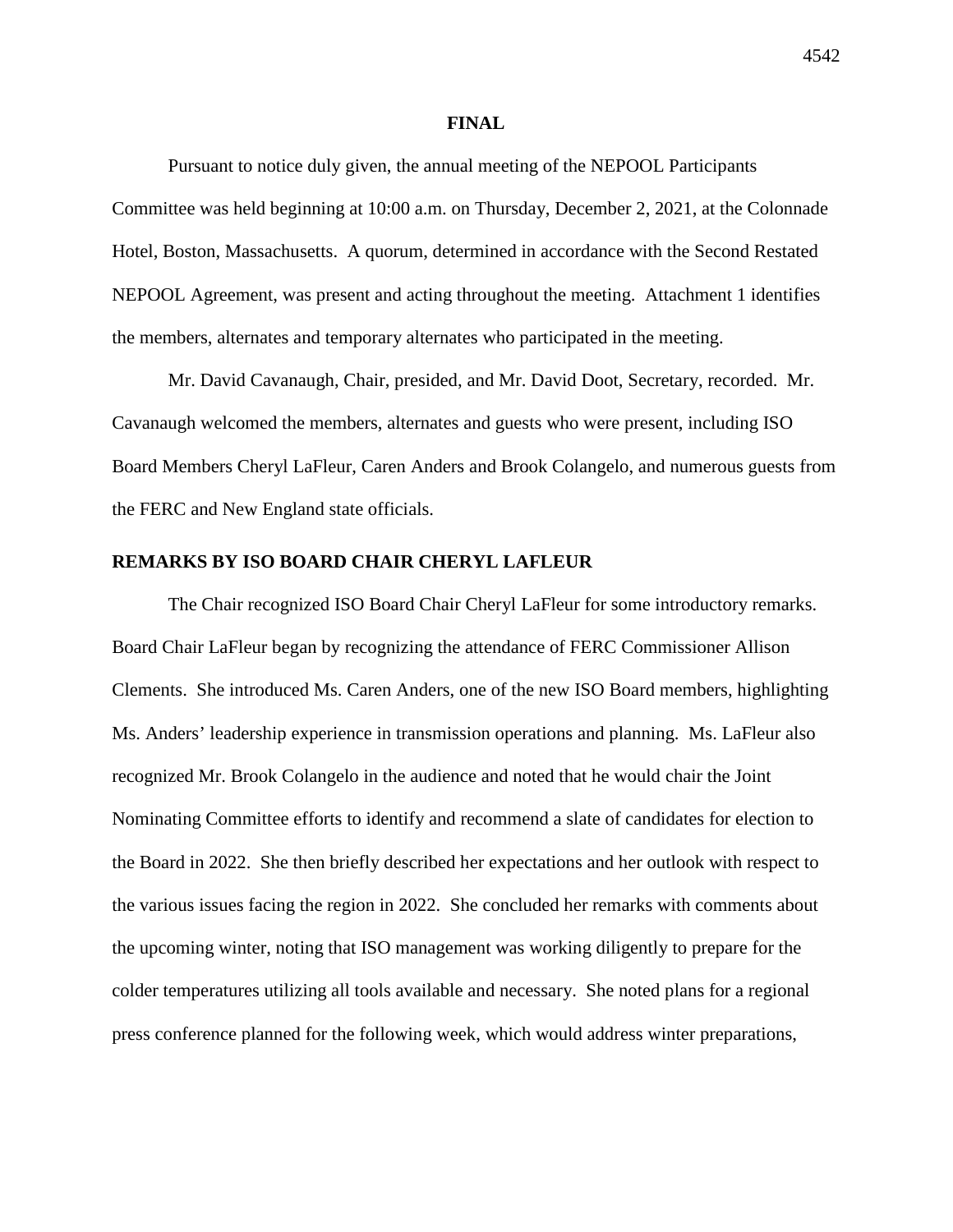expectations and concerns, as had also been discussed at the November Participants Committee meeting.

#### **APPROVAL OF NOVEMBER 3, 2021 MEETING MINUTES**

Mr. Cavanaugh referred the Committee to the preliminary minutes of the November 3, 2021 meeting, as circulated and posted in advance of the meeting. Following motion duly made and seconded, the preliminary minutes of that meeting were unanimously approved as circulated, with an abstention by Mr. Michael Kuser's alternate noted.

#### **REMARKS BY FERC COMMISSIONER ALLISON CLEMENTS**

Mr. Cavanaugh welcomed Commissioner Clements and introduced her to the Committee.

Commissioner Clements expressed appreciation for the chance to meet and speak in person with New England stakeholders. She introduced her Technical Advisors who had joined her at the meeting: Mr. Kris Fitzpatrick, Ms. Vivian Chum, and legal intern Patrick Montgomery.

Commissioner Clements began by noting that the energy sector was facing an overall system challenge largely due to ongoing cyber threats and climate change-induced weather conditions. She acknowledged the need to address this new energy future, noting that New England was at the forefront of the need for change given its climate and the tight interrelationship between local commodity prices and electricity prices. She reflected that system problems require system solutions and those solutions need to protect customers and ensure reliability. She noted the importance of collaboration and coordination across jurisdictional lines in the collective efforts ahead, as market issues and transmission priorities greatly impact reliability and resilience.

Commissioner Clements then discussed two key topics – wholesale power markets and transmission planning. With respect to wholesale power markets, she said that the industry

4543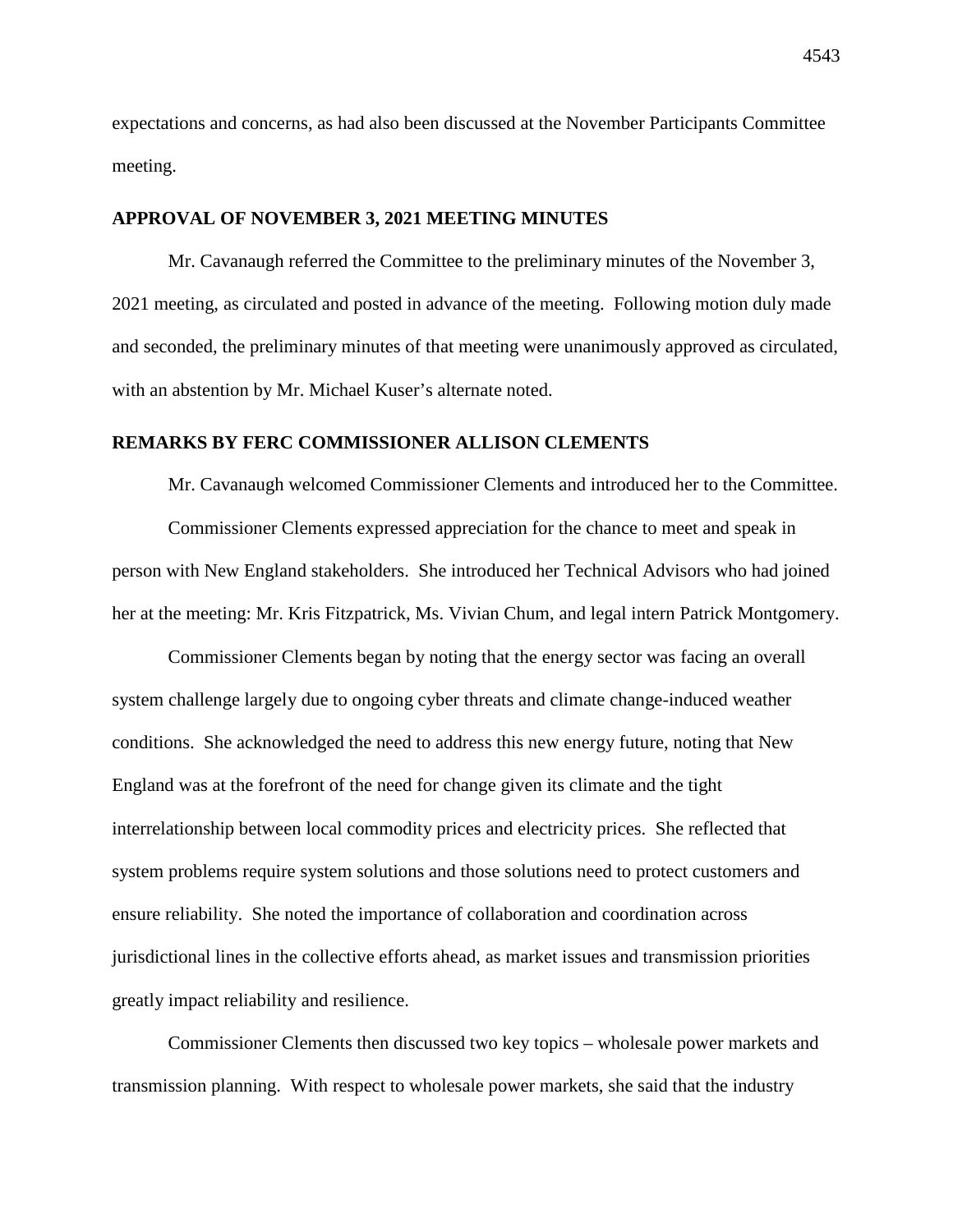needed to move beyond reliance on a minimum offer price rule (MOPR) and acknowledged New England's efforts in that regard. She commented favorably on the fact that the region was considering more closely the contribution to reliability of each type of resource (which she referred to as ELCC (Effective Load Carrying Capability)) and expressed the view that market reforms need to provide certainty and facilitate a changing resource mix. She urged innovative thinking and a nondiscriminatory approach to using wholesale market competition to help achieve system reliability. She noted New England's historic leadership on energy efficiency, and the ability of the New England States to expand on the set of resources available. She further commented favorably on the Future Grid efforts in the region.

Addressing transmission planning, Commissioner Clements referred to the FERC's Advanced Notice of Proposed Rulemaking on building for the future through regional transmission planning and cost allocation and generator interconnection (Transmission ANOPR), and noted the broad consensus for reform and the need for significant new transmission investment. Referring to the extensive comments that had been received in response to the Transmission ANOPR, she acknowledged that there was not consensus on the details and those would need to be worked out. She expressed the need for long-term planning that goes beyond 10 years. She opined that the magnitude of the potential investment suggested the need for an oversight mechanism to ensure costs are reasonable. She then noted that transmission for offshore wind, a topic unique to the east coast and one that the FERC was currently addressing, was important to future transmission planning, cost allocation and interconnection.

Commissioner Clements concluded her prepared remarks and invited feedback and questions. In response to questions about potential improvements to facilitate renewable project development, she reminded the Committee that the FERC's role is to ensure just, reasonable and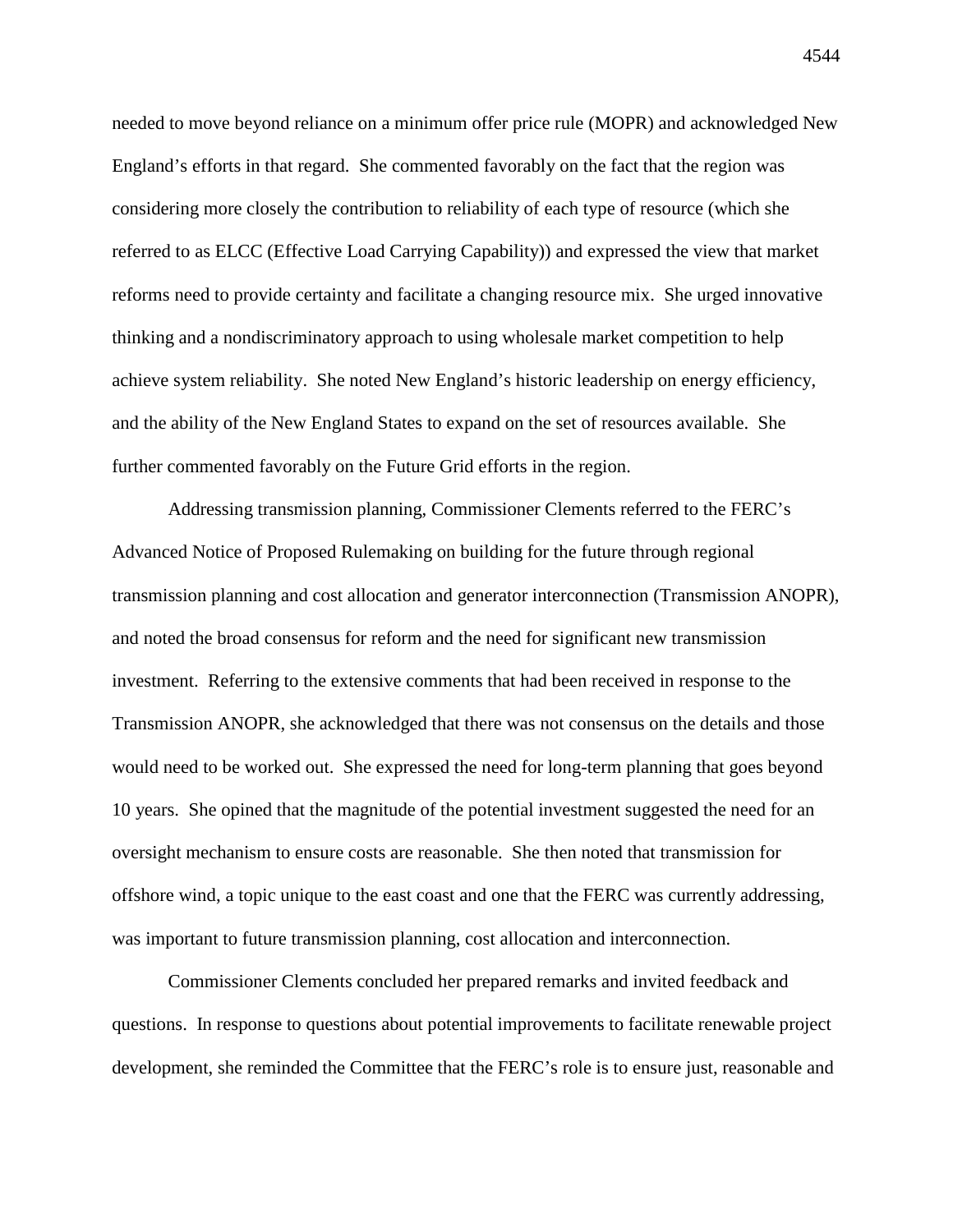not unduly non-discriminatory rates for customers. Acknowledging that her comments reflected her personal views and perhaps not the views of the Commission, she opined that the FERC could help ensure that outcome through facilitating transmission planning that carefully balances investments based on their cost/benefit ratio and not necessarily based on what silo they might fit into in the markets. She agreed that the pace of transition was taking a lot of time and would ideally be accelerated to reduce investment uncertainty. For that to happen, Commissioner Clements encouraged stakeholders to focus more on moving forward together towards common goals that account for a full suite of future needs.

She acknowledged the challenges for the FERC to prioritize next steps with respect to potential transmission planning reforms. She noted that everything was on the table and being reviewed by the FERC and that prioritization would follow the FERC's consideration of the multiple comments received. She was asked to consider the fact that necessary and appropriate market reform may well be different in each region of the country. In response, Commissioner Clements acknowledged that she understood the importance of regional differences and would take that request back to her colleagues. Commenting in response to a question on the proposal in the Transmission ANOPR for an independent transmission monitor, she explained that the proposal was one of a number of ideas being considered in order to provide assurance that future transmission investments are prudent. In response to concerns about the increasingly blurred line between FERC and state jurisdiction, she noted recent Supreme Court guidance and the current efforts underway to improve communications and cooperation between the FERC and the states.

On behalf of the Committee, Mr. Cavanaugh thanked the Commissioner for her time, her travel to New England, and her thoughtful comments.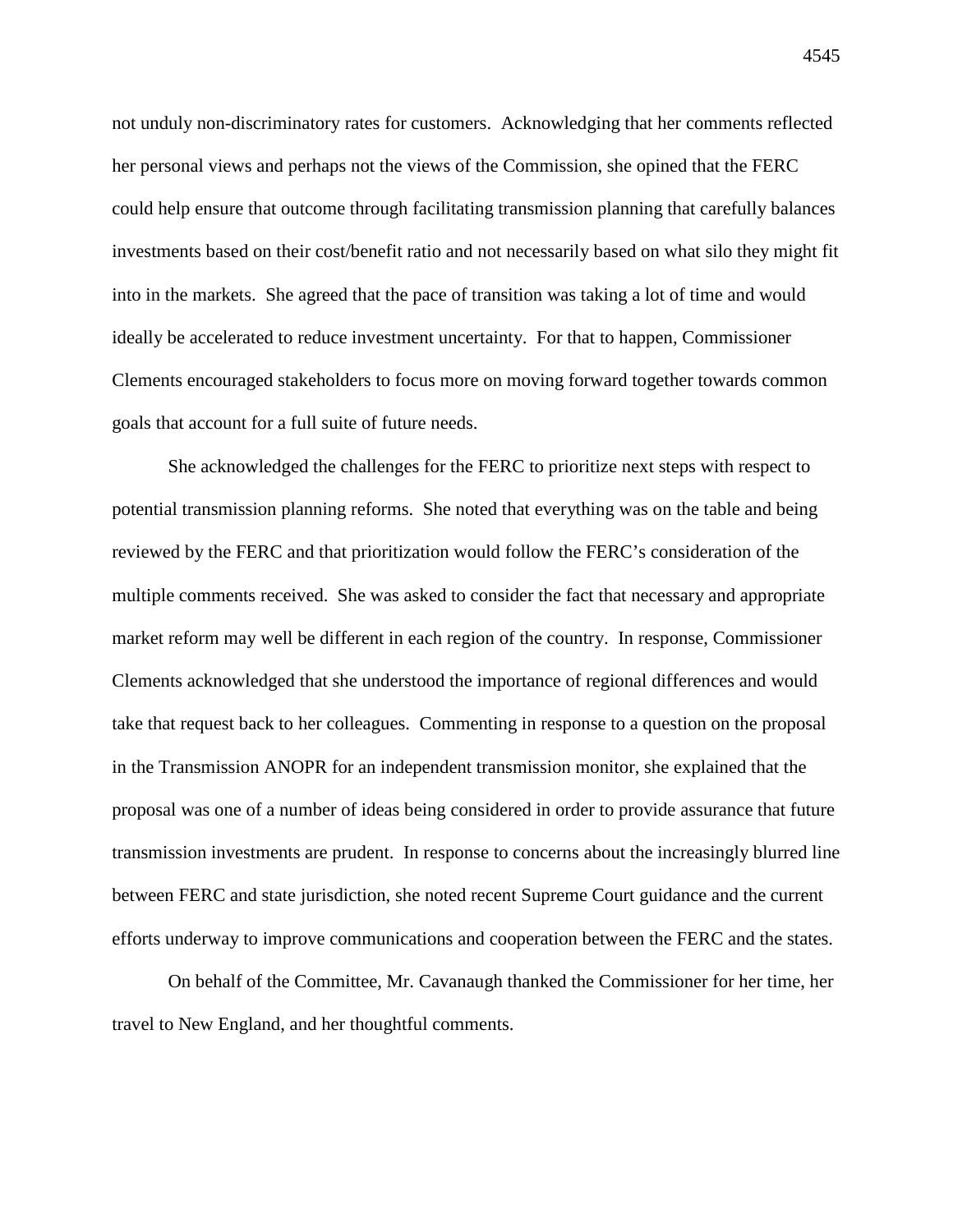# **CONSENT AGENDA**

Mr. Cavanaugh referred the Committee to the Consent Agenda that was circulated and posted in advance of the meeting. Following motion duly made and seconded, the Consent Agenda was approved as circulated, with an abstention by Mr. Kuser's alternate noted.

# **ISO CEO REPORT**

Mr. Gordon van Welie, ISO Chief Executive Officer (CEO), offered his well-wishes for happy holidays and then referred the Committee to the summary of ISO New England Board and Committee Meetings that was circulated and posted in advance of the meeting. There were no questions or comments on the summary.

Additionally, Mr. van Welie talked about the ISO's planned press conference with regional media on December 6<sup>th</sup> to share details on the upcoming winter outlook and related reliability concerns. He noted that the materials, which would be distributed during the press conference, would also be posted on the ISO website.

# **ISO COO REPORT**

Dr. Vamsi Chadalavada, ISO Chief Operating Officer (COO), began by referring the Committee to his December report, which had been circulated and posted in advance of the meeting. Dr. Chadalavada noted that the data in the report was through November 22, 2021, unless otherwise noted. The report highlighted: (i) Energy Market value for November 2021 was \$375 million, down \$185 million from the updated October 2021 value of \$560 million and up \$130 million from November 2020; (ii) November 2021 average natural gas prices were 6.1% higher than October average prices; (iii) average Real-Time Hub Locational Marginal Prices (LMPs) for November (\$52.22/MWh) were 6.6% lower than October averages; (iv) average November 2021 natural gas prices and Real-Time Hub LMPs over the period were up 154% and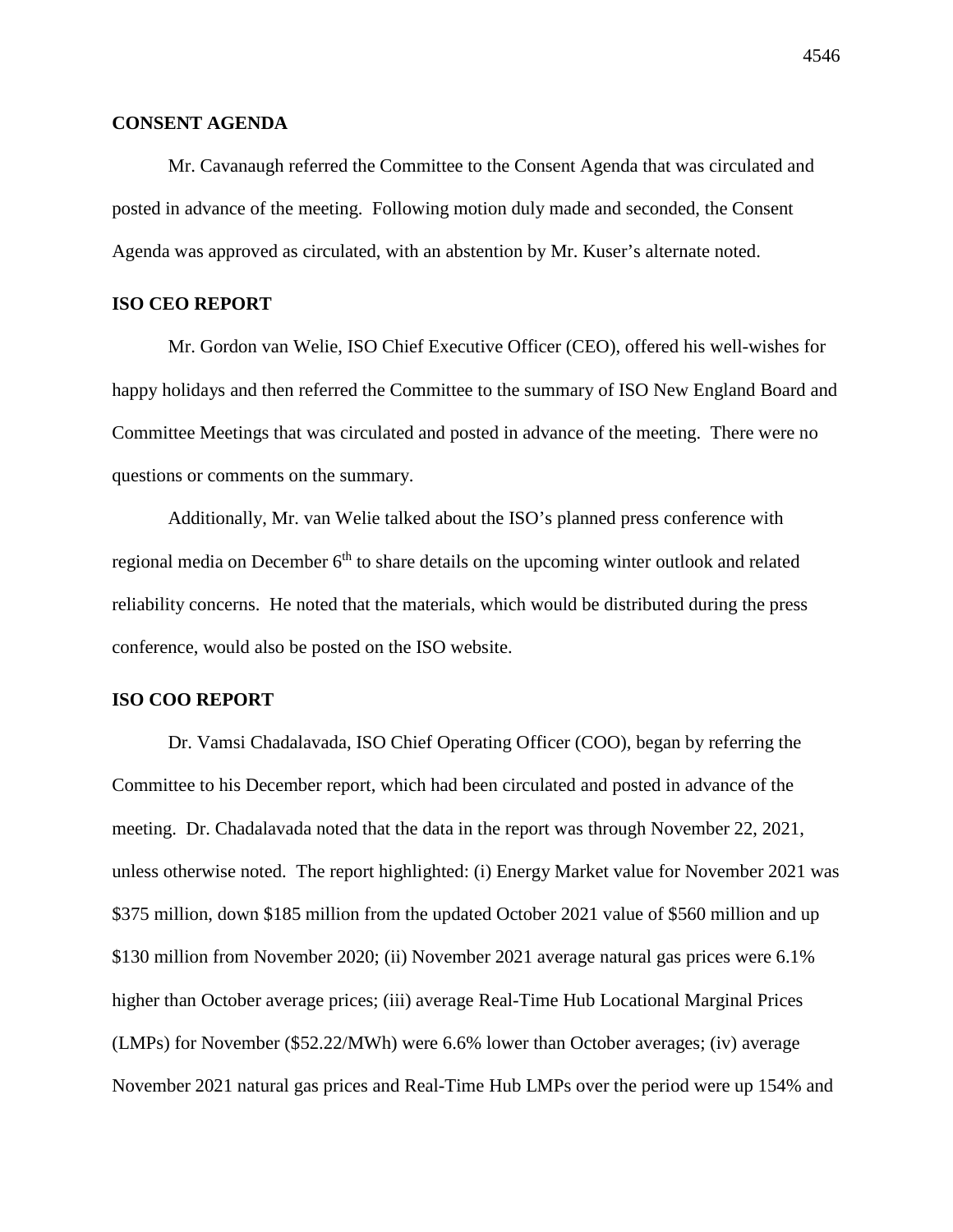112%, respectively, from November 2020 average prices; (v) average Day-Ahead cleared physical energy during peak hours as percent of forecasted load was 98.6% during November (down from 99% in October), with the minimum value for the month (93.9%) on November 22; and (vi) Daily Net Commitment Period Compensation (NCPC) payments for November totaled \$2.5 million, which was down \$1.0 million from October 2021 and down \$0.6 million from November 2020. November NCPC payments, which were 0.7% of total Energy Market value, were comprised of: (a) \$2.2 million in first contingency payments (down \$0.7 million from October), (b) \$177,000 in second contingency payments, and (c) \$210,000 in voltage and distribution payments.

Addressing transmission outages, Dr. Chadalavada reported that the outage previously scheduled for the replacement of structures on line 312/393 from Northfield to Alps had been postponed and that line would be back in service later that day, restoring transfers to/from New York to 1,600 MW. He indicated in response to a question that the outage had not yet been rescheduled. He also noted an outage on the Buxton-Scobee line in Maine, line 391, planned for December 13 through December 18, which would limit transfers from the rest of New England into Maine and had the potential to require reliability commitments in Maine should there not be sufficient generation cleared in the market during the outage. In response to a question about the line 391 outage and a request for further analysis, Dr. Chadalavada noted that outage windows were scheduled and planned at times most ideal for generators and the ISO.

He was questioned about uplift in November resulting from generator auditing. He described the auditing results at a composite level from all generators and confirmed that the ISO typically audited certain generation prior to the winter. He indicated that the ISO would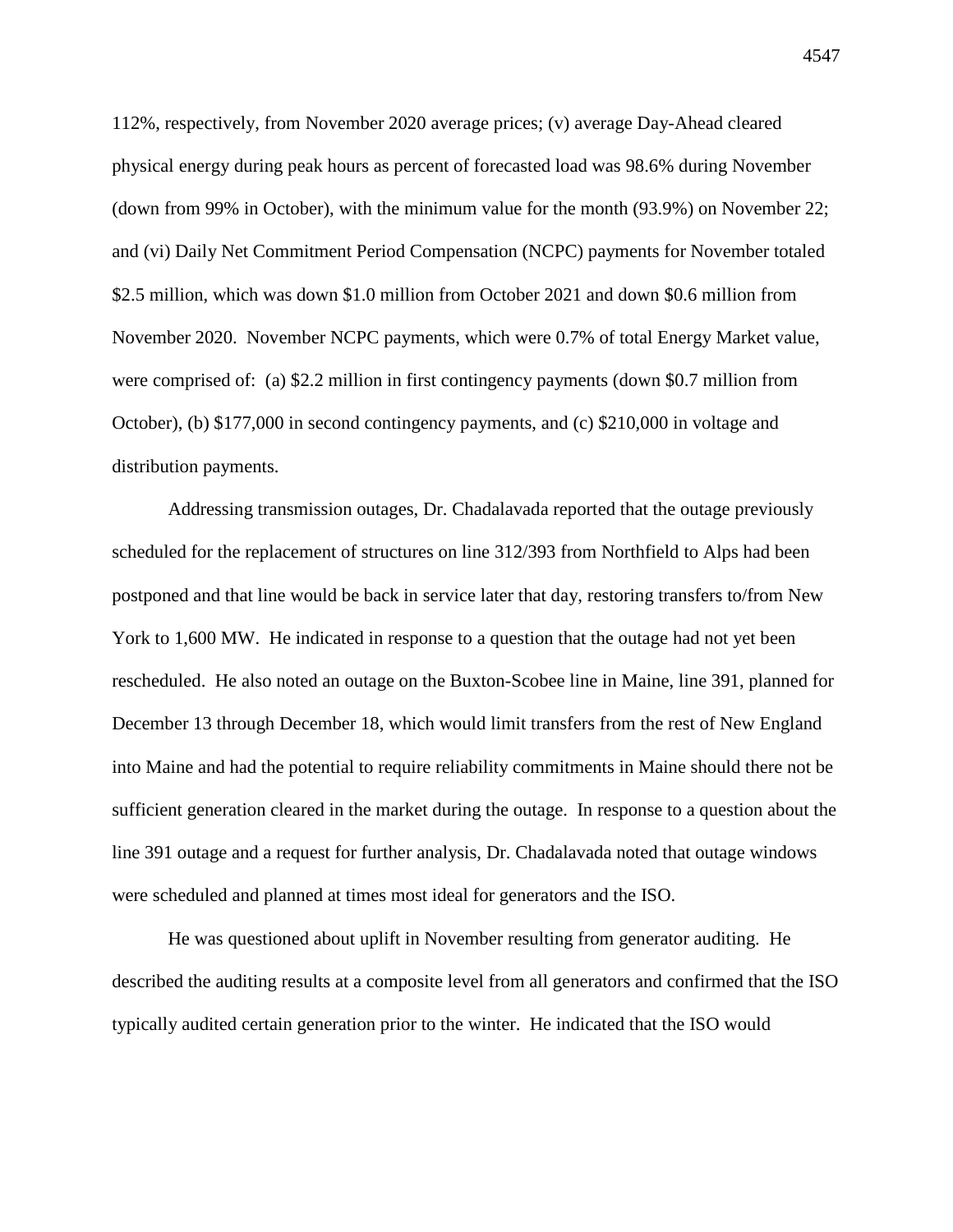investigate providing more details concerning aggregate results to the extent possible without violating its confidentiality obligations.

Dr. Chadalavada reported that NERC GridEx VI, which included power systems, cyber security, and weather events, was conducted on November 16 and 17. Highlights from that exercise, including commentary from the local transmission owners, would be compiled and shared at a future meeting, which he thought would likely be in February.

Turning to the upcoming winter, he indicated that the latest 90-day weather outlook from the National Oceanic and Atmospheric Administration (NOAA) still indicated a 40-50% probability of above-normal temperatures for all of New England and an equal chance for aboveaverage or below-average precipitation for the winter months of December, January and February. He reported that prices for January delivery of liquefied natural gas (LNG), as of November 19, were \$29/MMBtu for deliveries to Europe, \$35/MMBtu for deliveries to Asia, and \$19/MMBtu for deliveries to Algonquin/New England. He then noted that oil inventories for New England generators had increased slightly to 53% from 51% capacity, with limited new quantities expected. In response to a question, he confirmed that the oil inventory charts were intended to be updated on a weekly basis at this time.

#### **2021 NEPOOL ANNUAL REPORT**

Mr. Cavanaugh referred the Committee to the 2021 NEPOOL Annual Report, "Transitions: Preparing for Tomorrow's Grid Today", distributed at the meeting and posted on the NEPOOL website. Mr. Cavanaugh thanked the Day Pitney team for their efforts to assemble and complete that Annual Report. He encouraged Participant feedback on the format and substance of the Annual Report.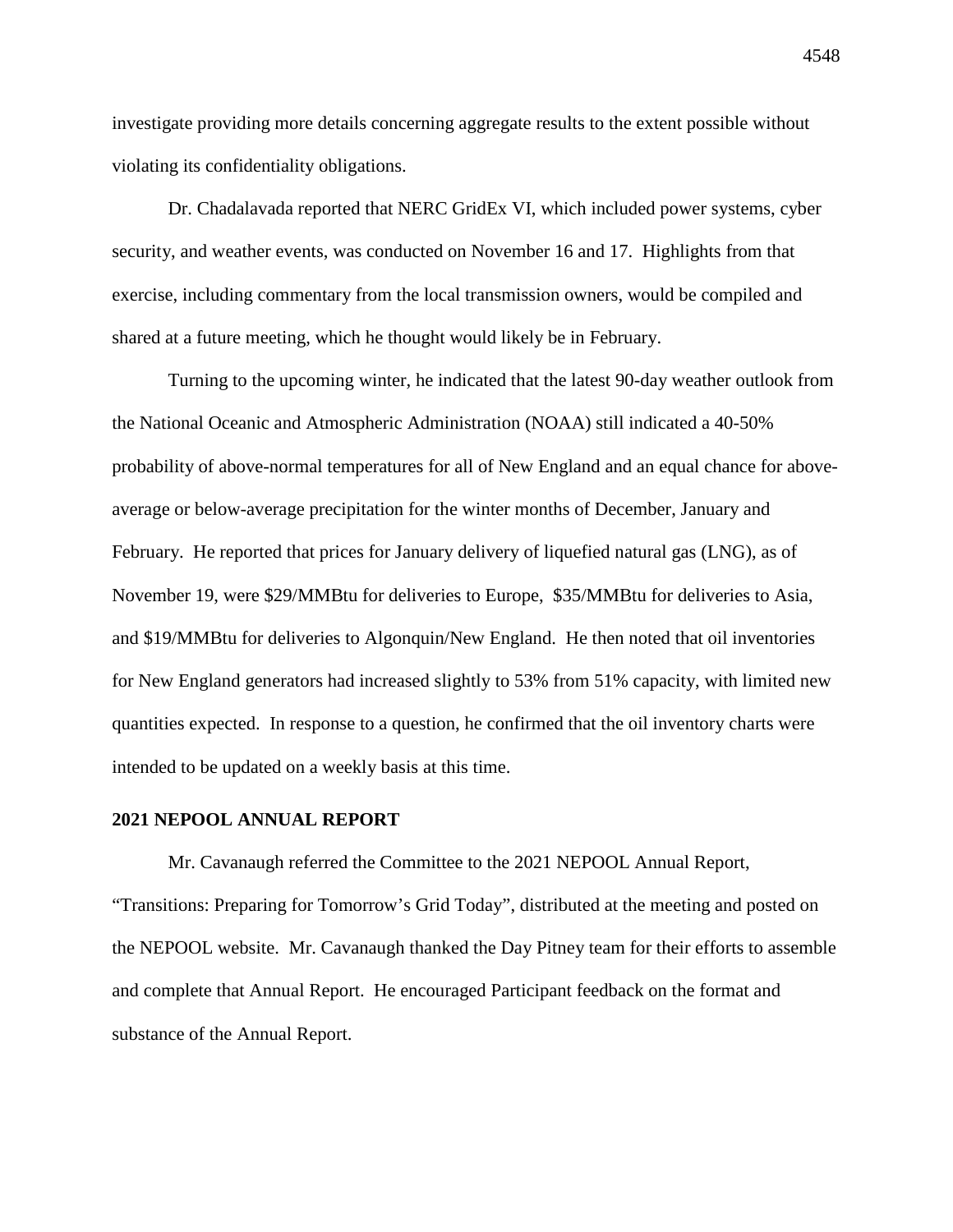#### **TRANSMISSION PLANNING REVISIONS**

Ms. Emily Laine, Transmission Committee Chair, referred the Committee to the materials circulated and posted in advance of the meeting related to the proposal to revise ISO Tariff Sections I (Definitions) and II (Open Access Transmission Tariff (OATT), Attachment K) to authorize the ISO to conduct transmission planning studies in response to requests from NESCOE for such studies (Transmission Planning Revisions). She explained that the proposal was part of a larger process to "implement a state-led, proactive scenario-based planning process for longer term analysis of state mandates and policies as a routine planning practice". She reported that the Transmission Committee unanimously supported a motion to recommend Participants Committee support for the Transmission Planning Revisions, with three abstentions in the Supplier Sector.

A Supplier Sector representative expressed his Participants' support for the proposal after gaining additional information and fully understanding the intent. A NESCOE representative remarked that the proposal was a welcome way to cap off what had been another year of active engagement among NESCOE, the ISO, and NEPOOL. He said that the Revisions put in place a key vision that the States set forth the year before in identifying the need for fundamental changes in connection with the regional electric system. The States supported the establishment of a state-led, scenario-based analysis as a permanent feature of the ISO's planning process, providing visibility to the region on future policy-driven transmission needs. He also noted that the Transmission Planning Revisions were directionally consistent with the kind of flexible planning tool that the FERC focused on in its Transmission ANOPR, when it identified concerns that existing planning processes failed to adequately account for anticipated future generation. On behalf of NESCOE, he then thanked the ISO for prioritizing this work and expressed his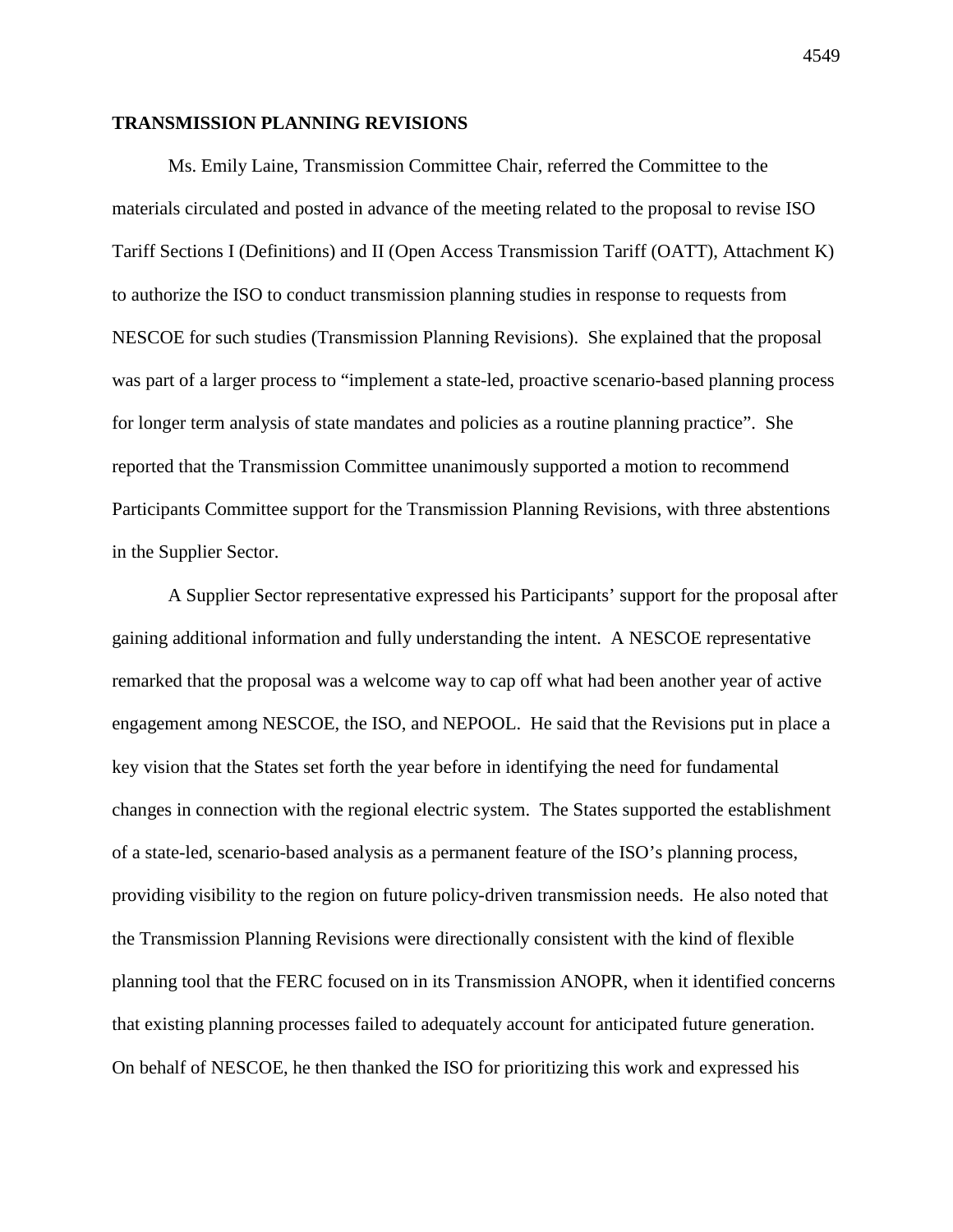gratitude for the efforts of Brent Oberlin, Monica Gonzalez, and other ISO staff for translating a

vision into Tariff language.

The following motion was duly made, seconded and unanimously approved, with an

abstention by Mr. Kuser's alternate noted:

RESOLVED, that the Participants Committee supports the Transmission Planning Revisions to Sections I and II of the ISO Tariff as recommended by the Transmission Committee and as distributed to the Participants Committee for its December 2, 2021 meeting, together with any nonsubstantive changes agreed to by the Chair and Vice-Chair of the Transmission Committee after the meeting.

# **ELECTION OF 2022 PARTICIPANTS COMMITTEE OFFICERS**

Mr. Cavanaugh referred the Committee to the proposed slate of 2022 NEPOOL

Participants Committee Officers circulated and posted in advance of the meeting.

The following motion was duly made, seconded and unanimously approved, with an

abstention by Mr. Kuser:

WHEREAS, Section 4.6 of the Participants Committee Bylaws sets forth procedures for the nomination and election of a Chair and Vice-Chairs of the Participants Committee; and

WHEREAS, pursuant to those procedures the individuals identified in the following resolution were nominated and elected for 2022 to the offices of Chair and Vice-Chair, as set forth opposite their names; and

WHEREAS Section 7.1 of the Second Restated NEPOOL Agreement provides that officers be elected at the annual meeting of the Participants Committee.

NOW, THEREFORE, IT IS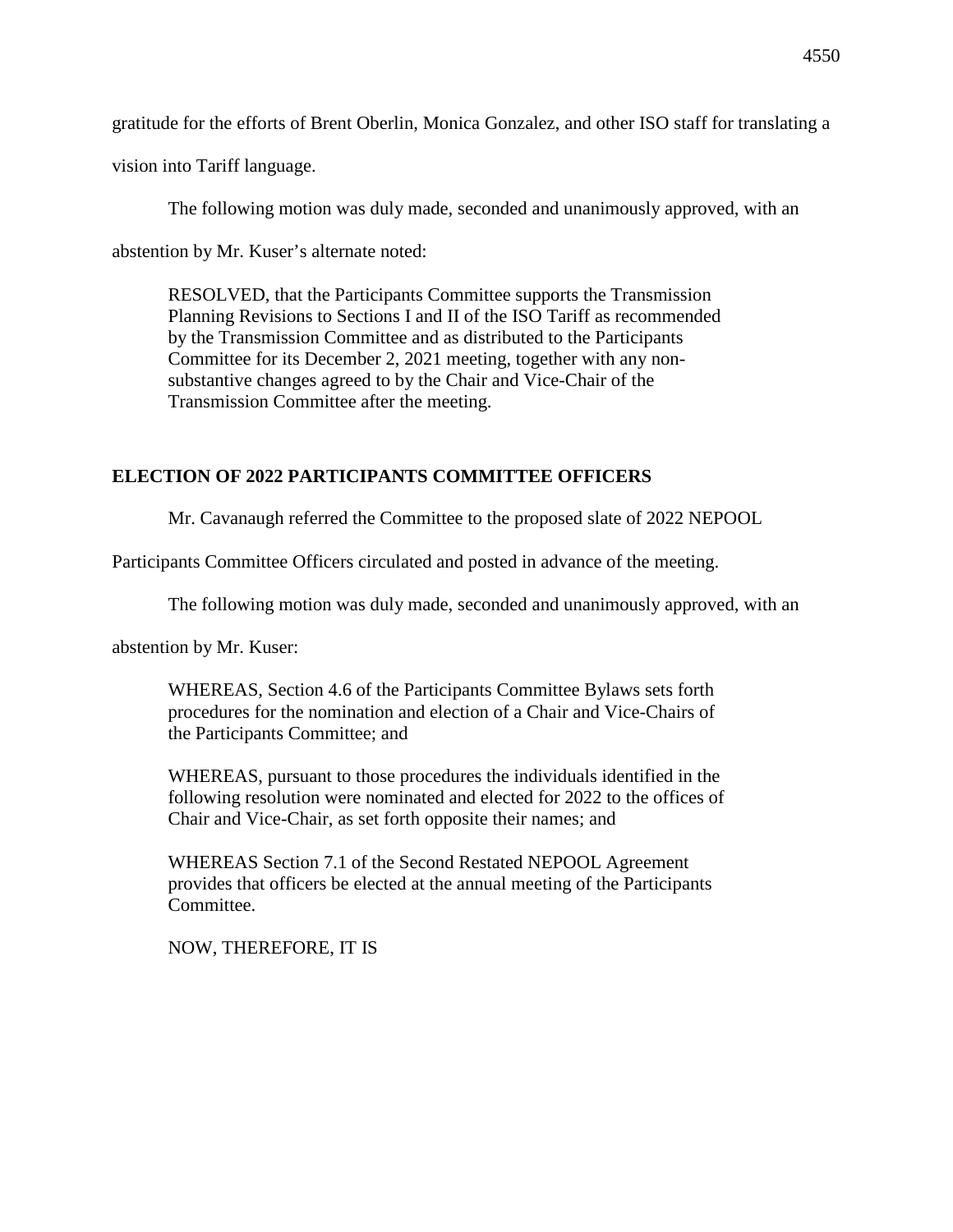RESOLVED, that the Participants Committee hereby adopts and ratifies the results of the election held in accordance with Section 4.6 of the Bylaws and elects the following individuals for 2022 to the offices set forth opposite their names to serve until their successors are elected and qualified:

| Chair                      | David A. Cavanaugh     |
|----------------------------|------------------------|
| Vice-Chair                 | Christina H. Belew     |
| Vice-Chair                 | Sarah Bresolin         |
| Vice-Chair                 | Francis J. Ettori, Jr. |
| Vice-Chair                 | Michelle C. Gardner    |
| Vice-Chair                 | Aleksander Mitreski    |
| Secretary                  | David T. Doot          |
| <b>Assistant Secretary</b> | Sebastian M. Lombardi  |

#### **ESTIMATED BUDGET FOR 2022 NEPOOL EXPENSES**

Mr. Tom Kaslow, Budget & Finance Subcommittee (B&F) Chair, referred the Committee to the materials circulated and posted in advance of the meeting concerning the estimated budget for 2022 Participant Expenses (a copy of which is included as Attachment 2 to these minutes). He reported that, consistent with past practice, the Subcommittee worked with NEPOOL Counsel, the GIS Administrator, the ISO and NEPOOL's Independent Financial Advisor to develop the 2022 Budget. There were no concerns or objections identified by Subcommittee members.

Without further discussion, the following motion was duly made, seconded and approved

unanimously, with abstentions noted by Cross-Sound Cable and Mr. Kuser's alternate:

RESOLVED, that the Participants Committee adopts the estimated budget for NEPOOL expenses for 2022 as presented at this meeting.

# **LITIGATION REPORT**

Mr. Doot referred the Committee to the December 1 Litigation Report that had been circulated and posted prior to the meeting. He highlighted the following:

(i) *Killingly Energy Center Capacity Supply Obligation (CSO) Termination Filing*. Comments on the ISO's filing were expected to be filed before the end of the following week;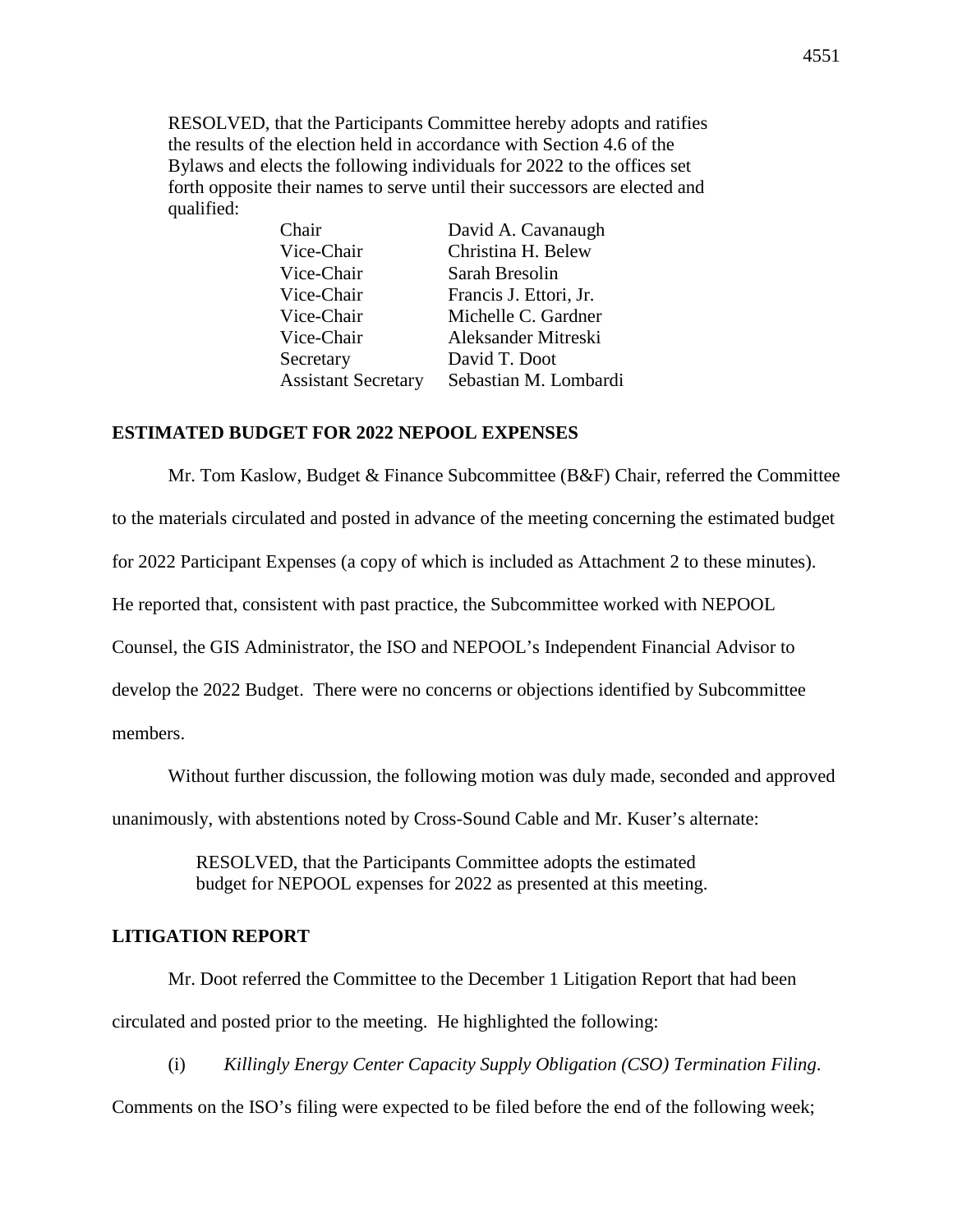(ii) *FCA16-related filings*. Information regarding qualification and auction parameters had been filed, with requests for waivers and protests of qualification requirements and determinations and comments on the parameters filed;

(iii) *Mystic ROE*. The FERC had modified its discussion and set aside in part its order on the return on equity (ROE) provided for in the Mystic cost of service agreement. This matter was already before the U.S. Court of Appeals for the DC Circuit;

(iv) *BTM Generation Proposal*. FERC staff had issued a second deficiency letter in the proceeding to consider the effect of behind-the-meter generation on the calculation of Regional Network Load. He explained that FERC would be required to act on that filing within the 60 days after the response to the second deficiency letter (due December 13) was filed;

(v) *Transmission ANOPR*. A technical conference took place on November 15<sup>th</sup> and comments had been filed and were in the record; and

(vi) *Commissioner Willie Phillips Congressional Confirmation*. Commissioner Phillips had been confirmed by Congress and, once sworn in, would restore the Commission to its full complement of five members.

#### **COMMITTEE REPORTS**

*Markets Committee (MC)*. Mr. William Fowler, the MC Vice-Chair, reported that the next MC meeting would be held virtually on December 7, 8 and 9 and would include a discussion on MOPR and votes on Tariff changes in response to Order 2222.

*Reliability Committee (RC)*. Mr. Robert Stein, the RC Vice-Chair, reported that the regularly-scheduled RC meeting would be held on December 14 and would include a presentation of stakeholder concerns with the ISO's assumptions in modeling batteries.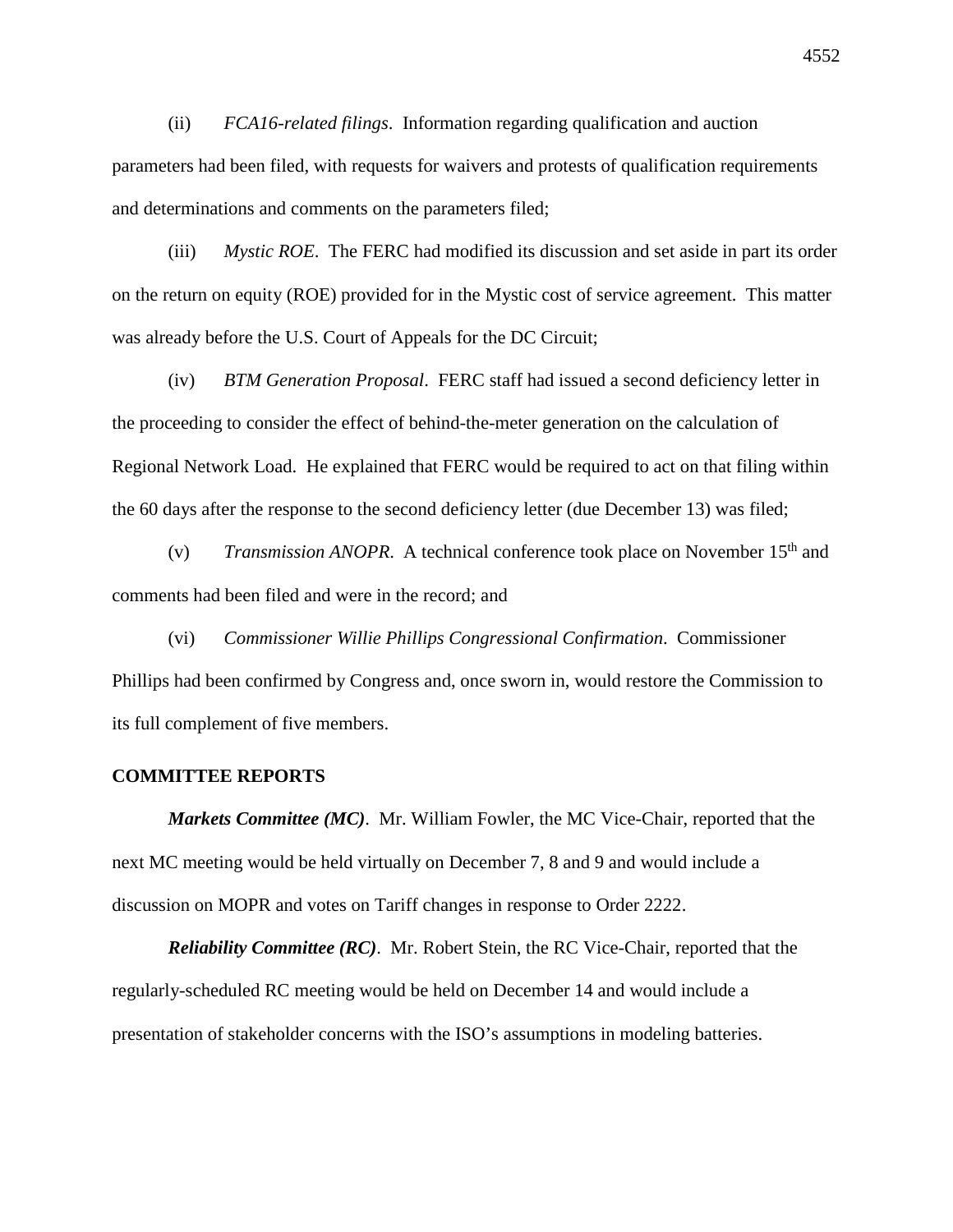*Transmission Committee (TC)*. Mr. José Rotger, the TC Vice-Chair, reported that the scheduled December 13 TC meeting would include a vote on interconnection-related Tariff changes as part of the response to the requirements of Order 2222.

*Budget & Finance Subcommittee.* Mr. Cavanaugh reported that the next B&F meeting would be held January 26, 2022.

*Membership Subcommittee*. Ms. Bresolin noted that the next Membership Subcommittee virtual meeting was scheduled for Friday, December 10 at 10:00 a.m.

#### **ADMINISTRATIVE MATTERS**

Mr. Doot indicated that the January 2022 Participants Committee meeting was scheduled for Thursday, January 6, at the Seaport Boston Hotel and would include consideration of Tariff changes in response to Order 2222. Looking ahead, Mr. Cavanaugh indicated that the next Future Pathways working session would take place virtually on Monday, December 6.

There being no other business, the meeting adjourned at 11:32 a.m.

Respectfully submitted,

David Doot, Secretary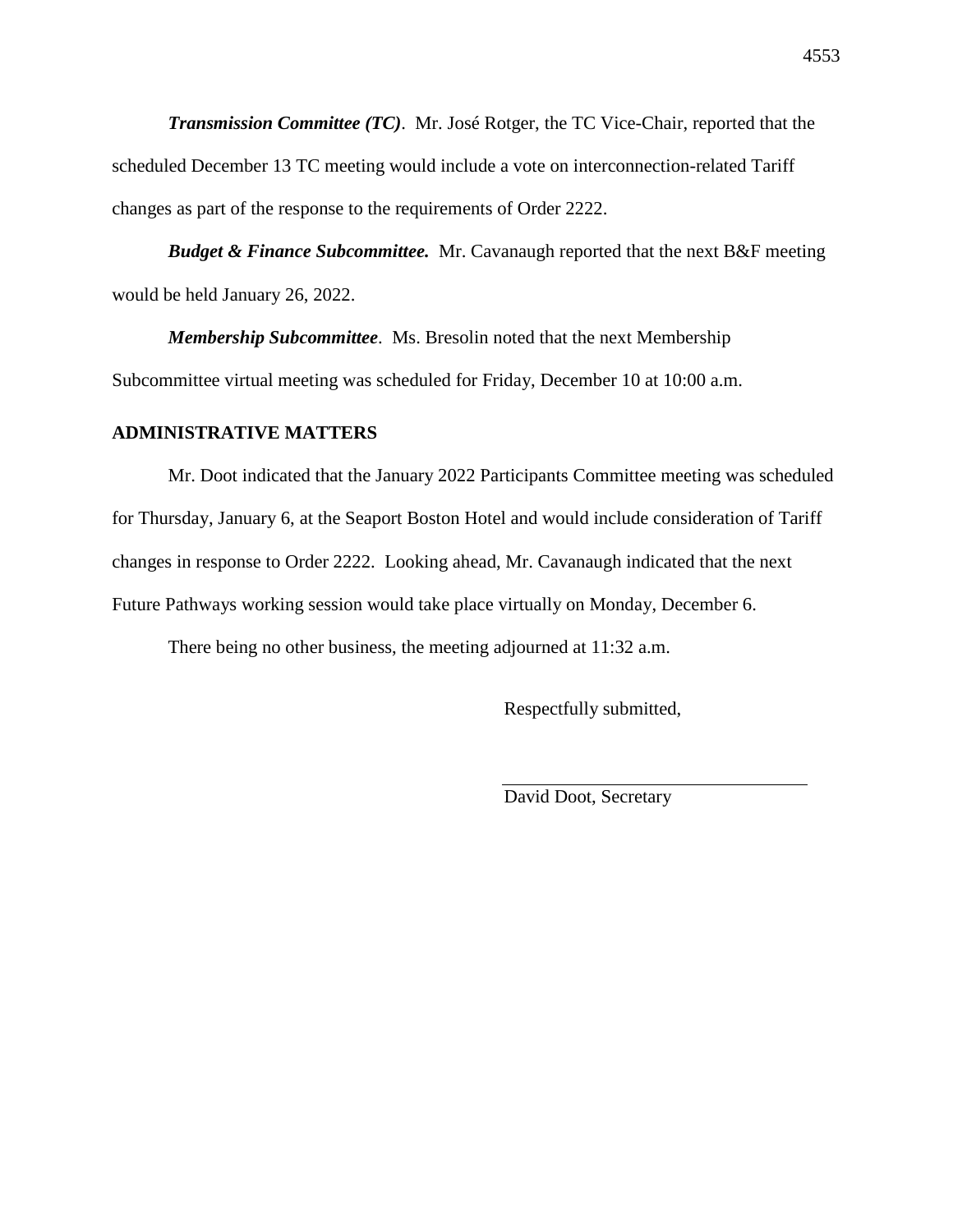#### **PARTICIPANTS COMMITTEE MEMBERS AND ALTERNATES PARTICIPATING IN THE DECEMBER 2, 2021 MEETING**

| PARTICIPANT NAME                                | <b>SECTOR</b> /<br><b>GROUP</b>           | <b>MEMBER NAME</b>      | <b>ALTERNATE NAME</b> | <b>PROXY</b>       |
|-------------------------------------------------|-------------------------------------------|-------------------------|-----------------------|--------------------|
| Acadia Center                                   | End User                                  | Melissa Birchard (tel)  |                       |                    |
| American Petroleum Institute                    | <b>Associate Non-Voting</b>               | Paul Powers (tel)       |                       |                    |
| AR Large Renewable Generation (RG) Group Member | AR-RG                                     | Alex Worsley            |                       |                    |
| AR Small Load Response (LR) Group Member        | AR-LR                                     | Brad Swalwell (tel)     |                       |                    |
| AR Small Renewable Generation (RG) Group Member | AR-RG                                     | Erik Abend (tel)        |                       |                    |
| Ashburnham Municipal Light Plant                | <b>Publicly Owned Entity</b>              |                         | <b>Brian Thomson</b>  |                    |
| Associated Industries of Massachusetts (AIM)    | End User                                  |                         |                       | Mary Smith (tel)   |
| AVANGRID: CMP/UI                                | Transmission                              |                         |                       | Zach Teti (tel)    |
| <b>Belmont Municipal Light Department</b>       | Publicly Owned Entity                     |                         | Dave Cavanaugh        |                    |
| <b>Block Island Utility District</b>            | <b>Publicly Owned Entity</b>              | Dave Cavanaugh          |                       |                    |
| Borrego Solar Systems Inc.                      | AR-DG                                     | Liz Delaney             |                       |                    |
| <b>Boylston Municipal Light Department</b>      | Publicly Owned Entity                     |                         | <b>Brian Thomson</b>  |                    |
| <b>BP</b> Energy Company                        | Supplier                                  |                         |                       | José Rotger        |
| <b>Braintree Electric Light Department</b>      | <b>Publicly Owned Entity</b>              |                         |                       | Dave Cavanaugh     |
| Brookfield Renewable Trading and Marketing      | Supplier                                  | Aleks Mitreski          |                       |                    |
| Calpine Energy Services, LP                     | Supplier                                  | <b>Brett Kruse</b>      |                       | <b>Bill Fowler</b> |
| Castleton Commodities Merchant Trading          | Supplier                                  |                         |                       | Bob Stein (tel)    |
| <b>Central Rivers Power</b>                     | AR-RG                                     |                         | Dan Allegretti        |                    |
| <b>Chester Municipal Light Department</b>       | <b>Publicly Owned Entity</b>              |                         | Dave Cavanaugh        |                    |
| Chicopee Municipal Lighting Plant               | Publicly Owned Entity                     |                         | <b>Brian Thomson</b>  |                    |
| CLEAResult Consulting, Inc.                     | AR-DG                                     | Tamera Oldfield (tel)   |                       |                    |
| Concord Municipal Light Plant                   | Publicly Owned Entity                     |                         | Dave Cavanaugh        |                    |
| Connecticut Municipal Electric Energy Coop.     | Publicly Owned Entity Brian Forshaw (tel) |                         |                       |                    |
| Connecticut Office of Consumer Counsel (CT OCC) | End User                                  |                         | Dave Thompson (tel)   |                    |
| Conservation Law Foundation (CLF)               | End User                                  | Phelps Turner (tel)     |                       |                    |
| CPV Towantic, LLC (CPV)                         | Generation                                | <b>Joel Gordon</b>      |                       |                    |
| Cross-Sound Cable Company (CSC)                 | Supplier                                  |                         | José Rotger           |                    |
| Danvers Electric Division                       | Publicly Owned Entity                     |                         | Dave Cavanaugh        |                    |
| Dominion Energy Generation Marketing            | Generation                                | Mike Purdie             | Weezie Nuara          |                    |
| DTE Energy Trading, Inc.                        | Supplier                                  |                         |                       | José Rotger        |
| Dynegy Marketing and Trade, LLC                 | Supplier                                  | Andy Weinstein          |                       | <b>Bill Fowler</b> |
| <b>Emera Energy Services</b>                    | Supplier                                  |                         |                       | <b>Bill Fowler</b> |
| ENGIE Energy Marketing NA, Inc.                 | AR-RG                                     | Sarah Bresolin          |                       |                    |
| <b>Environmental Defense Fund</b>               | End User                                  | Jolette Westbrook (tel) |                       |                    |
| <b>Eversource Energy</b>                        | Transmission                              | James Daly              | Dave Burnham (tel)    |                    |
| <b>Exelon Generation Company</b>                | Supplier                                  | <b>Steve Kirk</b>       | <b>Bill Fowler</b>    |                    |
| FirstLight Power Management, LLC                | Generation                                | Tom Kaslow              |                       |                    |
| Galt Power, Inc.                                | Supplier                                  | José Rotger             |                       |                    |
| Generation Group Member                         | Generation                                | Dennis Duffy            | Abby Krich (tel)      |                    |
| Georgetown Municipal Light Department           | <b>Publicly Owned Entity</b>              |                         | Dave Cavanaugh        |                    |
| Great River Hydro                               | AR-RG                                     |                         |                       | <b>Bill Fowler</b> |
| Groton Electric Light Department                | Publicly Owned Entity                     |                         | <b>Brian Thomson</b>  |                    |
| Groveland Electric Light Department             | <b>Publicly Owned Entity</b>              |                         | Dave Cavanaugh        |                    |
| H.Q. Energy Services (U.S.) Inc. (HQUS)         | Supplier                                  |                         | Bob Stein (tel)       |                    |
| Hampshire Power Corporation                     | Supplier                                  | Todd Ford               |                       |                    |
| High Liner Foods (USA) Incorporated             | End User                                  |                         | William P. Short III  |                    |
| Hingham Municipal Lighting Plant                | Publicly Owned Entity                     |                         | Dave Cavanaugh        |                    |
| Holden Municipal Light Department               | <b>Publicly Owned Entity</b>              |                         | <b>Brian Thomson</b>  |                    |
| Holyoke Gas & Electric Department               | <b>Publicly Owned Entity</b>              |                         | <b>Brian Thomson</b>  |                    |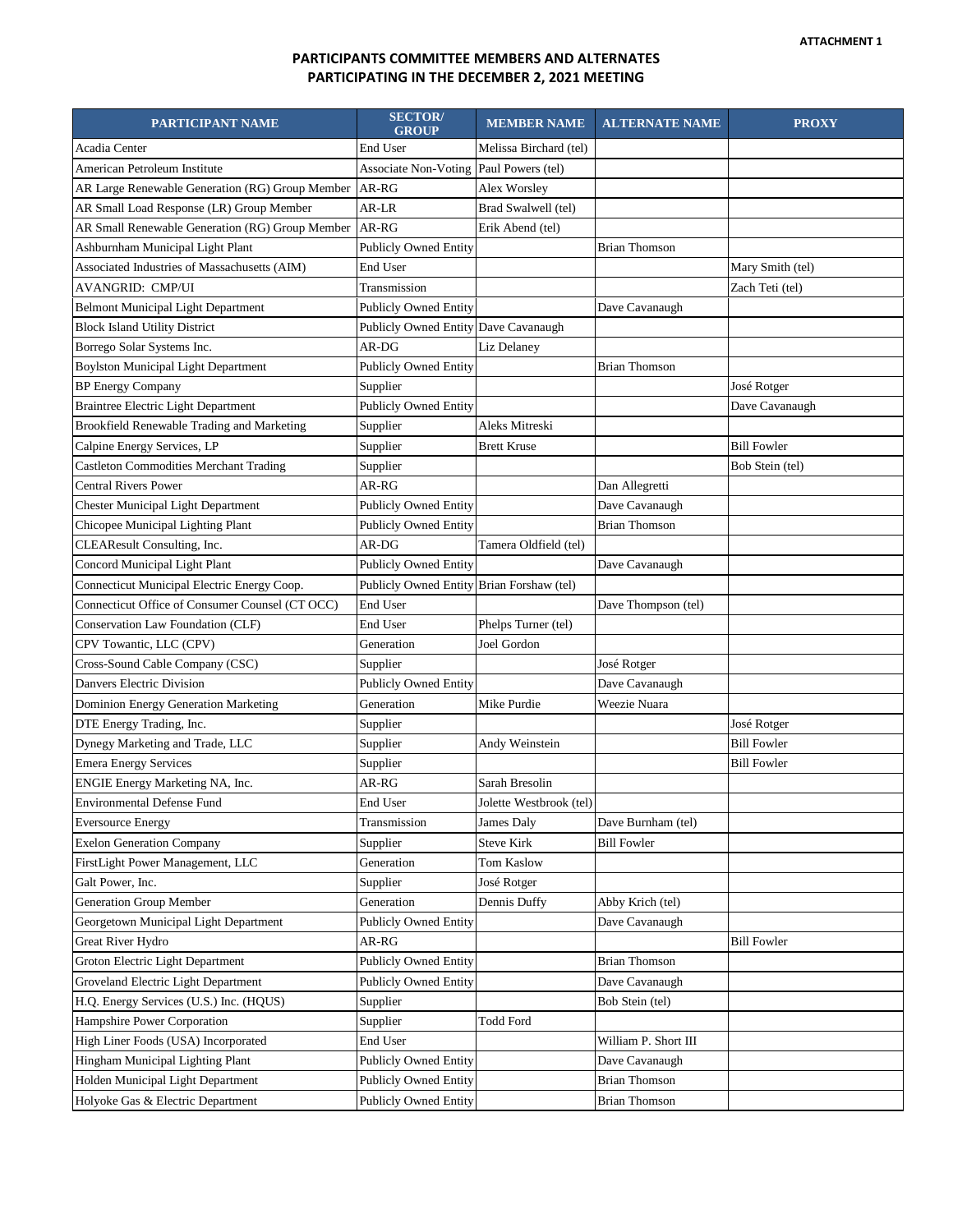#### **PARTICIPANTS COMMITTEE MEMBERS AND ALTERNATES PARTICIPATING IN THE DECEMBER 2, 2021 MEETING**

| PARTICIPANT NAME                                   | <b>SECTOR</b> /<br><b>GROUP</b>            | <b>MEMBER NAME</b>    | <b>ALTERNATE NAME</b> | <b>PROXY</b>                                          |
|----------------------------------------------------|--------------------------------------------|-----------------------|-----------------------|-------------------------------------------------------|
| Hull Municipal Lighting Plant                      | <b>Publicly Owned Entity</b>               |                       | Brian Thomson         |                                                       |
| Ipswich Municipal Light Department                 | <b>Publicly Owned Entity</b>               |                       | Brian Thomson         |                                                       |
| Jericho Power LLC (Jericho)                        | AR-RG                                      | Mark Spencer          | Nancy Chafetz (tel)   |                                                       |
| Littleton (MA) Electric Light and Water Department | Publicly Owned Entity                      |                       | Dave Cavanaugh        |                                                       |
| Long Island Power Authority (LIPA)                 | Supplier                                   |                       | Bill Killgoar (tel)   |                                                       |
| Maine Power LLC                                    | Supplier                                   | Jeff Jones (tel)      |                       |                                                       |
| Maine Public Advocate's Office                     | End User                                   | Drew Landry (tel)     |                       |                                                       |
| Mansfield Municipal Electric Department            | Publicly Owned Entity                      |                       | <b>Brian Thomson</b>  |                                                       |
| Maple Energy LLC                                   | AR-LR                                      |                       |                       | Doug Hurley (tel)                                     |
| Marble River, LLC                                  | Supplier                                   | Seth Kaplan           |                       |                                                       |
| Marblehead Municipal Light Department              | <b>Publicly Owned Entity</b>               |                       | <b>Brian Thomson</b>  |                                                       |
| Mass. Attorney General's Office (MA AG)            | End User                                   | Tina Belew (tel)      |                       |                                                       |
| Mass. Bay Transportation Authority                 | Publicly Owned Entity                      |                       | Dave Cavanaugh        |                                                       |
| Mass. Municipal Wholesale Electric Company         | <b>Publicly Owned Entity</b>               | <b>Brian Thomson</b>  |                       |                                                       |
| Mercuria Energy America, LLC                       | Supplier                                   |                       |                       | José Rotger                                           |
| Merrimac Municipal Light Department                | <b>Publicly Owned Entity</b>               |                       | Dave Cavanaugh        |                                                       |
| Michael Kuser                                      | End User                                   |                       | Jason York (tel)      |                                                       |
| Middleborough Gas & Electric Department            | Publicly Owned Entity                      |                       | Dave Cavanaugh        |                                                       |
| Middleton Municipal Electric Department            | <b>Publicly Owned Entity</b>               |                       | Dave Cavanaugh        |                                                       |
| National Grid                                      | Transmission                               |                       | Tim Martin            |                                                       |
| Nautilus Power, LLC                                | Generation                                 |                       | <b>Bill Fowler</b>    |                                                       |
| New Hampshire Electric Cooperative                 | Publicly Owned Entity Steve Kaminski (tel) |                       |                       | Brian Forshaw (tel); Dave<br>Cavanaugh; Brian Thomson |
| New England Power Generators Association (NEPGA)   | <b>Associate Non-Voting</b>                | <b>Bruce Anderson</b> |                       |                                                       |
| NextEra Energy Resources, LLC                      | Generation                                 | Michelle Gardner      |                       |                                                       |
| North Attleborough Electric Department             | <b>Publicly Owned Entity</b>               |                       | Dave Cavanaugh        |                                                       |
| Norwood Municipal Light Department                 | Publicly Owned Entity                      |                       | Dave Cavanaugh        |                                                       |
| NRG Power Marketing LLC                            | Supplier                                   | Neal Fitch (tel)      |                       |                                                       |
| Pascoag Utility District                           | <b>Publicly Owned Entity</b>               |                       | Dave Cavanaugh        |                                                       |
| Paxton Municipal Light Department                  | <b>Publicly Owned Entity</b>               |                       | <b>Brian Thomson</b>  |                                                       |
| Peabody Municipal Light Department                 | <b>Publicly Owned Entity</b>               |                       | <b>Brian Thomson</b>  |                                                       |
| Princeton Municipal Light Department               | <b>Publicly Owned Entity</b>               |                       | <b>Brian Thomson</b>  |                                                       |
| Reading Municipal Light Department                 | <b>Publicly Owned Entity</b>               |                       | Dave Cavanaugh        |                                                       |
| Rowley Municipal Lighting Plant                    | <b>Publicly Owned Entity</b>               |                       | Dave Cavanaugh        |                                                       |
| Russell Municipal Light Dept.                      | <b>Publicly Owned Entity</b>               |                       | <b>Brian Thomson</b>  |                                                       |
| Shell Energy North America (US), L.P.              | Supplier                                   | Jeff Dannels          |                       |                                                       |
| Shrewsbury Electric & Cable Operations             | <b>Publicly Owned Entity</b>               |                       | Brian Thomson         |                                                       |
| Small RG Group Member                              | AR-RG                                      | Erik Abend (tel)      |                       |                                                       |
| South Hadley Electric Light Department             | <b>Publicly Owned Entity</b>               |                       | Brian Thomson         |                                                       |
| Sterling Municipal Electric Light Department       | <b>Publicly Owned Entity</b>               |                       | <b>Brian Thomson</b>  |                                                       |
| <b>Stowe Electric Department</b>                   | <b>Publicly Owned Entity</b>               |                       | Dave Cavanaugh        |                                                       |
| Taunton Municipal Lighting Plant                   | Publicly Owned Entity Devon Tremont        |                       | Dave Cavanaugh        |                                                       |
| Templeton Municipal Lighting Plant                 | <b>Publicly Owned Entity</b>               |                       | <b>Brian Thomson</b>  |                                                       |
| The Energy Consortium                              | End User                                   |                       | Mary Smith (tel)      |                                                       |
| Vermont Electric Power Company (VELCO)             | Transmission                               |                       |                       | James Daly (tel)                                      |
| Vermont Energy Investment Corp (VEIC)              | AR-LR                                      |                       | Doug Hurley (tel)     |                                                       |
| Vermont Public Power Supply Authority              | <b>Publicly Owned Entity</b>               |                       |                       | Brian Forshaw (tel)                                   |
| Versant Power                                      | Transmission                               |                       | Dave Norman           |                                                       |
| Village of Hyde Park (VT) Electric Department      | <b>Publicly Owned Entity</b>               |                       | Dave Cavanaugh        |                                                       |
| Vitol Inc.                                         | Supplier                                   | Joe Wadsworth (tel)   |                       |                                                       |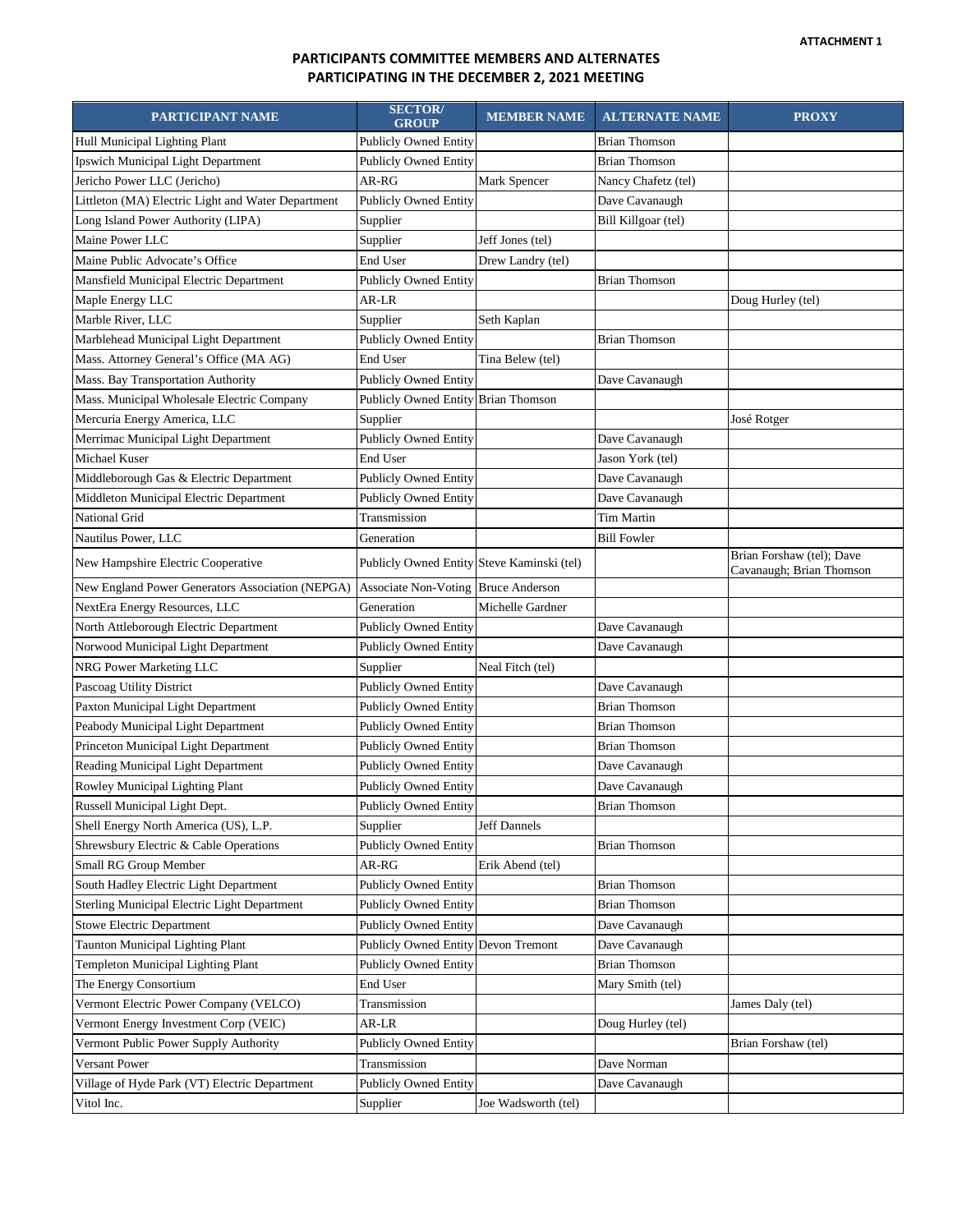#### **PARTICIPANTS COMMITTEE MEMBERS AND ALTERNATES PARTICIPATING IN THE DECEMBER 2, 2021 MEETING**

| <b>PARTICIPANT NAME</b>                    | <b>SECTOR</b><br><b>GROUP</b> | MEMBER NAME   ALTERNATE NAME | <b>PROXY</b> |
|--------------------------------------------|-------------------------------|------------------------------|--------------|
| Wakefield Municipal Gas & Light Department | <b>Publicly Owned Entity</b>  | <b>Brian Thomson</b>         |              |
| Wallingford DPU Electric Division          | Publicly Owned Entity         | Dave Cavanaugh               |              |
| <b>Wellesley Municipal Light Plant</b>     | Publicly Owned Entity         | Dave Cavanaugh               |              |
| West Boylston Municipal Lighting Plant     | <b>Publicly Owned Entity</b>  | <b>Brian Thomson</b>         |              |
| Westfield Gas & Electric Department        | <b>Publicly Owned Entity</b>  | Dave Cavanaugh               |              |
| Wheelabrator North Andover Inc.            | AR-RG                         | <b>Bill Fowler</b>           |              |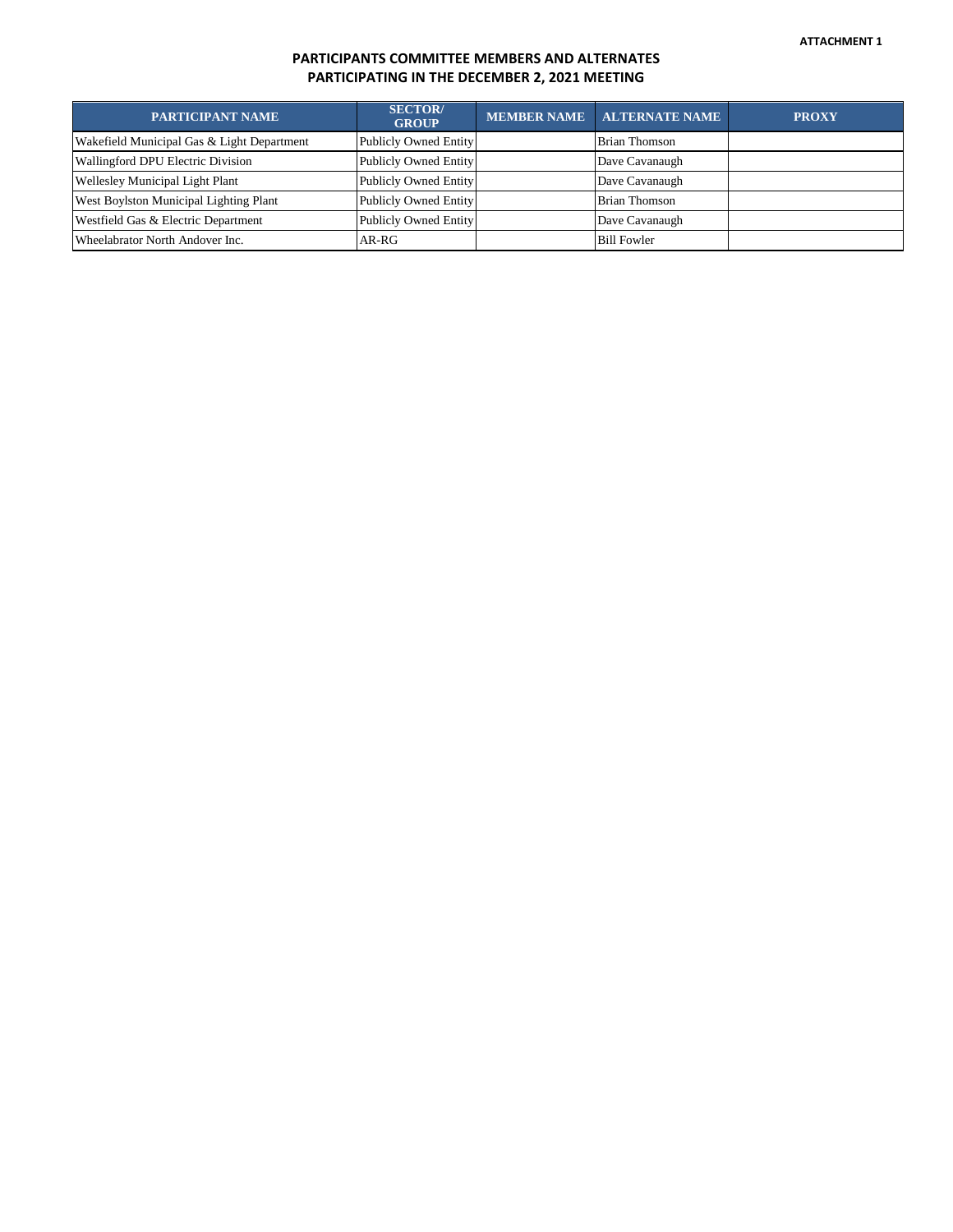#### **ESTIMATED 2022 NEPOOL BUDGET COMPARED TO 2021 NEPOOL BUDGET AND 2021 PROJECTED ACTUAL EXPENSES**

| <b>Line Items</b>                                               | 2021 Approved Budget | 2022 Proposed Budget | 2021 Current Forecast |
|-----------------------------------------------------------------|----------------------|----------------------|-----------------------|
| NEPOOL Counsel Fees (1)                                         | \$4,100,000          | \$4,200,000          | \$4,100,000           |
| <b>NEPOOL Counsel Disbursements (1)</b>                         | \$<br>20,000         | \$.<br>30,000        | \$<br>35,000          |
| Independent Financial Advisor Fees and Disbursements (2)        | \$.<br>45,000        | \$.<br>45,000        | \$<br>45,000          |
| Committee Meeting Expenses (3)(4)                               | \$.<br>510,000       | 725,000<br>\$.       | \$<br>75,000          |
| Generation Information System (5)                               | \$1,070,600          | \$.<br>950,000       | \$1,070,600           |
| Credit Insurance Premium (3)                                    | \$475,000            | \$.<br>637,000       | \$<br>649,000         |
| NEPOOL Audit Management Subcommittee ("NAMS")<br>Consultant (6) | \$<br>$\overline{0}$ | \$<br>$\overline{0}$ | \$<br>$\overline{0}$  |
| <b>SUBTOTAL EXPENSES</b>                                        | \$6,220,600          | \$6,587,000          | \$5,974,600           |
| Revenue                                                         |                      |                      |                       |
| NEPOOL Membership Fees (3)(7)                                   | ( \$2,110,000)       | ( \$2,140,000)       | ( \$2,110,000)        |
| Generation Information System (5) (8)                           | (\$1,070,600)        | (5 950,000)          | ( \$1,070,600)        |
| Credit Insurance Premium (3) (9)                                | (5 475,000)          | (5 637,000)          | (5, 649, 000)         |
| <b>TOTAL REVENUE</b>                                            | ( \$3,655,600)       | ( \$3,727,000)       | ( \$3,829,600)        |
| <b>TOTAL NEPOOL EXPENSES</b>                                    | \$2,565,000          | \$2,860,000          | \$2,145,000           |